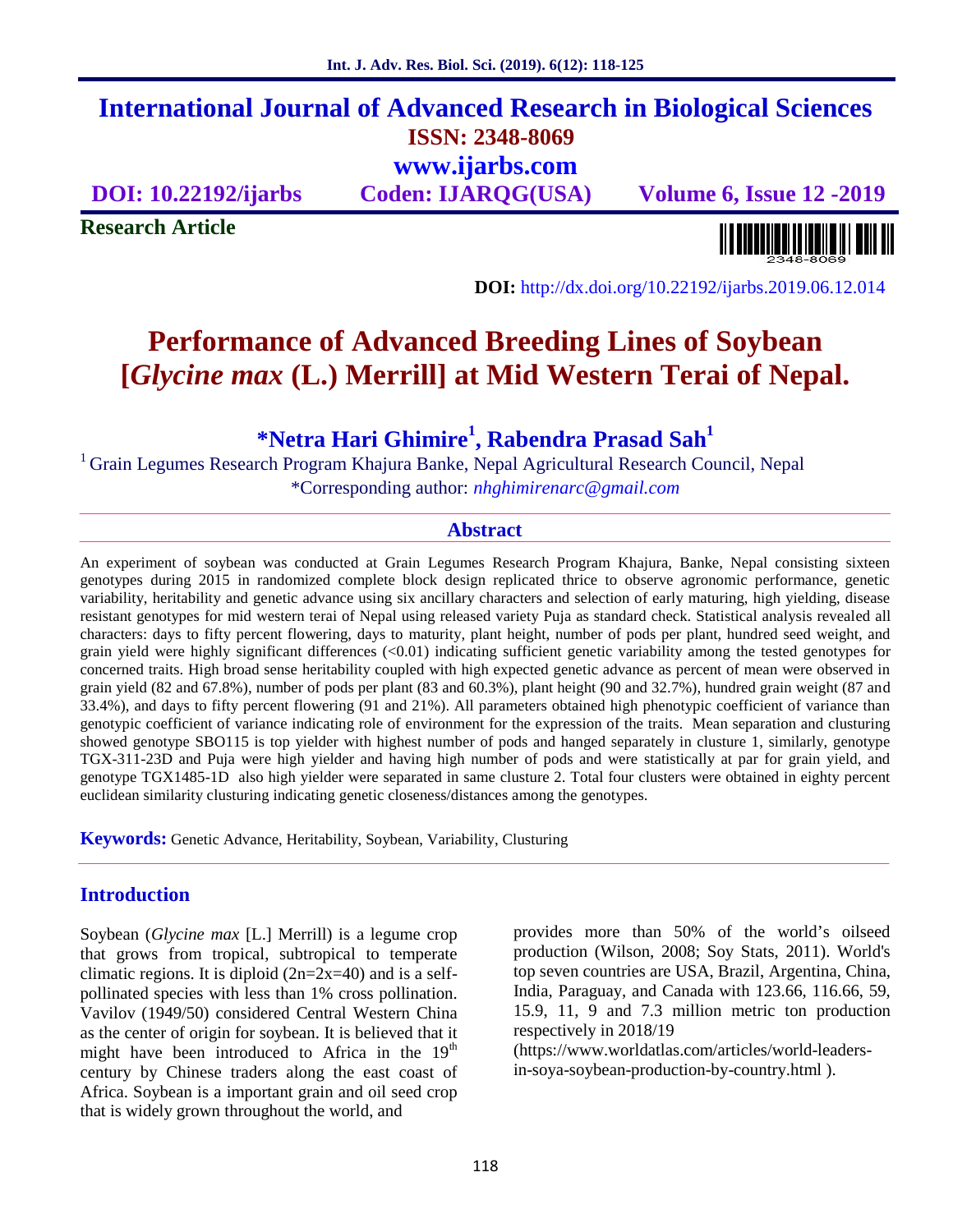Soybean ranks second and occupies an average of 7.2% (23563 ha) of the total legume's area and accounts for 7.7% (29061 Mt) of total legume production in Nepal (MOAD, 2018). It is Cultivated from terai to high hills 200-2000 m above the msl, can be grown successfully at an altitude ranging from 500 to 1500 m amsl either under intercropping with maize in upland condition and on paddy bund in lowland conditions (Neupane and Bharati 1990). Hill contributes about 83% of total soybean area and production, while mountain and terai occupies about 10% and 7% respectively (MOAD, 2018). Major production districts of soybean in Nepal are Doti, Kavre, Salyan, Makwanpur, Khotang. Used for food: baby food, dry seed roasted or fried, green pods as vegetable in Nepal and called poor man's meat because it contains  $> 40\%$  protein, around 20% oil.

It is important for both protein meal and vegetable oil in addition it is rich in lysine and vitamins and is used for both human and animal consumption as well as for industrial purposes, such as bio-fuels (Hartman et al., 2011). Apart from quality protein and oil soybean also has many therapeutic components viz., lactose free fatty acids, antioxidants like vitamins C, K, and D and folic acid, vitamins of B complex group viz., nicotinic acid ( 23  $\mu$  g /g), pantothenic acid (15  $\mu$  g /g), thiamine (12  $\mu$  g /g), pyridoxine (8  $\mu$  g /g), riboflavin (3.5  $\mu$  g  $(g)$  and biotin (0.7  $\mu$  g  $/g$ ) and isoflavones like genistein and daidzein (Mathur, 2004). It contains isoflavones which protect human body against the cancer, diabetes, osteoporosis, blood pressure, coronary heart disease etc (Pushpendra et al., 2017). Soybean is hardy crop grown in marginal land and stress environments.

Altogether eight varieties were released for cultivation till the date. Most of the soybean produced in the country is consumed internally either as a roasted beans or green pods as vegetables. Tarkari Bhatmas-1 is suitable as green fresh pod or seed soaked overnight and cooked or boiled or fried. Large quantity of soybean grain, flour, crude/refined oil and cake are imported to meet demand for oil and poultry industries. In 2016/17 imported amount was 212137.325 mt. with value of 1698.5356 crore nepalese rupees (MOAD, 2018).

Prior knowledge of genetic variability and characterization of germplasm available at the station has an important implication for future utilization to identify areas of major priority for conservation and improvement programs (Allard, 1960). Knowledge of level of genetic diversity available in germplasm is

prerequisite for any breeding programs that genetic gain could not be limited due to the availability of narrow genetic variability between parental lines involved in crossing programs (Kumar et al., 2004). In the past years, breeders used morphological data and pedigree information to assess genetic diversity among the lentil varieties. Cluster analysis can be a good source to identify the variation in the germplasm and to classify based on similarity and dissimilarity index. This analysis is also useful for the selection of parents for the breeding program and crop modeling (El-Deeb and Mohamed, 1999; Jaynes et al., 2003).

Inheritance of quantitative characters is often influenced by variation in other characters which may be due to pleiotropy or genetic linkage. Knowledge of genetic variability is essential to formulate an effective crop improvement programme.

Main problems of soybean in Nepal are uncertain occurrence of pod blight in hill, yellow mosaic in terai, low priority for input, lack of flood tolerant varieties, lack of disease resistant varieties, low utilization of local germplasm in breeding program, so farmers are searching for more new varieties. The present study was, undertaken to identify a proper plant type for selection so as to improve the seed yield keeping in view the variability, genetic advance, clusturing and heritability of concerned studied parameter of soybean. Selection and advancement of early maturing, high yielding, disease resistant and drought/flood tolerance soybean genotypes for mid western terai of Nepal.

## **Materials and Methods**

A field experiment was conducted at Grain Legumes Research Program (GLRP), Khajura, Banke, Nepal, during summer season of 2014/15 (July IIIrd week 2015 to November Ist week 2015). Geographically Grain Legume Research Program (GLRP) is located at Janaki VDC, Banke district. It lies between at  $81^{\circ}$  37" East longitudes and  $28^0$  06" North lattitude and an altitude of 181 meters above mean sea level. Average annual rainfall of the station is 1000-1500 mm. However, delayed onset and early termination of monsoon rains is a regular feature, causing occasional failure of annual crops in the region. The maximum and minimum temperature at the station is  $46^{\circ}$ C and  $5.4^{\circ}$ C respectively, with relative humidity (R.H.) ranging between 27 % to 94 %. Humidity remains low in most parts of the year. Soils of the station have sandy to silty loam, poor in organic carbon and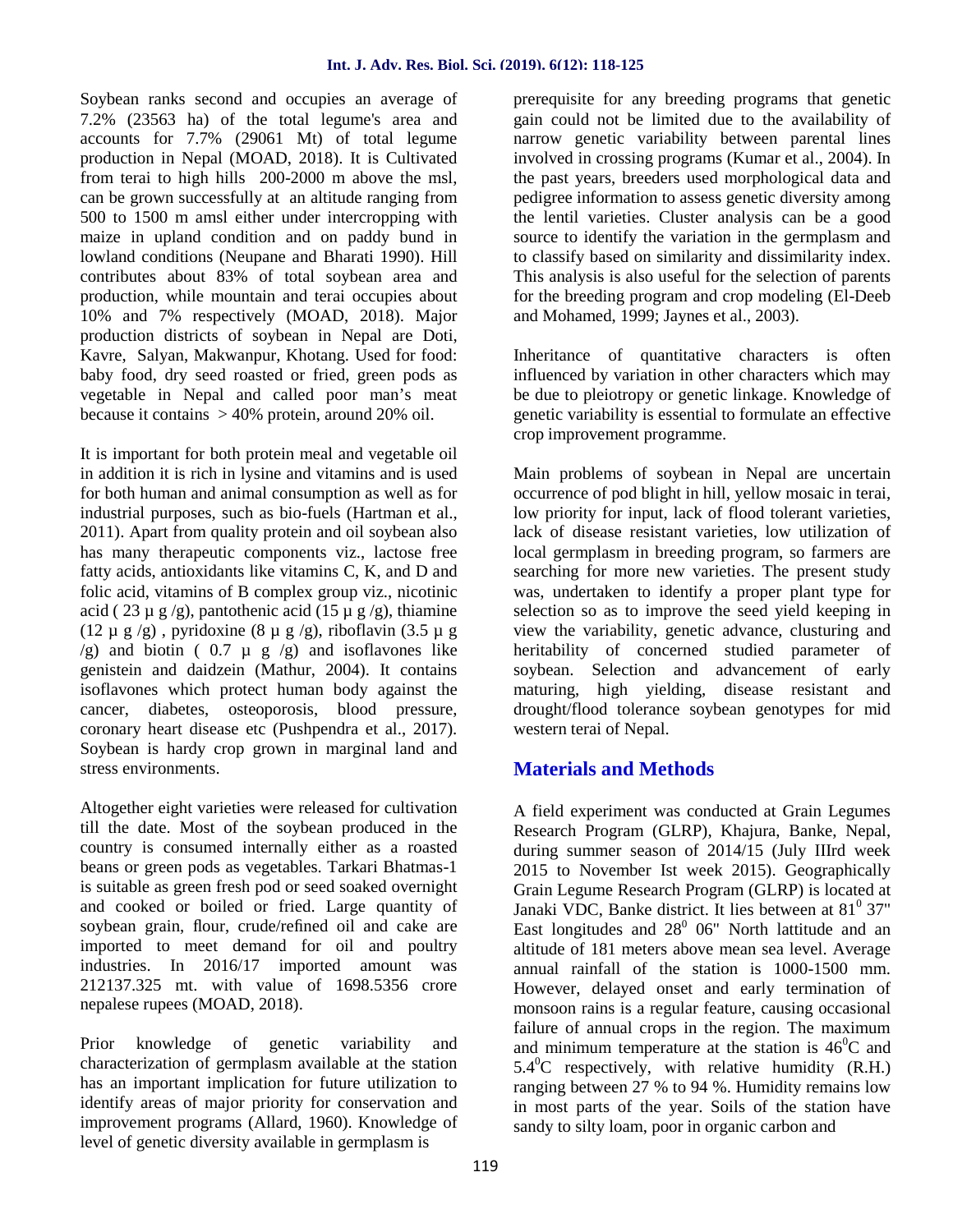available N but medium in available  $P_2O_5$  and  $K_2O$ , pH varies from 7.2-7.5. Detail of weather parameters is given in Annex 1.

| <b>Year Month</b> | 8:45 NST<br><b>Temperature</b><br>(degree celcius) |                |            | 17:45 NST<br><b>Temperature</b><br>(degree celcius) | Rain<br>(mm)             | <b>Relative</b><br>humidity<br>(%) |
|-------------------|----------------------------------------------------|----------------|------------|-----------------------------------------------------|--------------------------|------------------------------------|
|                   | <b>Max</b>                                         | Min            | <b>Max</b> | Min                                                 |                          |                                    |
| $Jul-15$          | 35                                                 | 27             | 35         | 29                                                  | 27                       | 73                                 |
| Aug- $15$         | 33                                                 | 26             | 34         | 28                                                  | 18                       | 83                                 |
| $Sep-15$          | 34                                                 | 25             | 34         | 29                                                  | 5                        | 78                                 |
| $Oct-15$          | 32                                                 | 20             | 32         | 25                                                  | 15                       | 81                                 |
| $Nov-15$          | 29                                                 | 14             | 29         | 20                                                  | $\overline{2}$           | 85                                 |
| $Dec-15$          | 24                                                 | 9              | 23         | 12                                                  | $\overline{\phantom{0}}$ | 96                                 |
| Jan-16            | 22                                                 | $\overline{ }$ | 22         | 10                                                  | $\gamma$                 | 96                                 |
| Feb-16            | 27                                                 | 11             | 28         | 15                                                  | $\overline{2}$           | 85                                 |
| Mar-16            | 33                                                 | 15             | 33         | 23                                                  | 3                        | 54                                 |
| Apr-16            | 40                                                 | 18             | 40         | 29                                                  | $\overline{\phantom{0}}$ | 29                                 |
| $May-16$          | 37                                                 | 24             | 37         | 29                                                  | 12                       | 47                                 |
| $Jun-16$          | 35                                                 | 26             | 35         | 28                                                  | 39                       | 81                                 |

Annex: 1 : Monthly agro-Meteorological Data of the Station during the period of research

Sixteen advanced breeding lines of soybean were used including one standard check released variety Puja for this study. The experiment was carried out in randomized complete block design in three replications. Each entry were planted having row-row distance of 50 cm with  $4 \times 3$  m (12 m2) plot area. All recommended dose of manure and fertilizer (20:40:20 kg  $N: P_2O_5: K_2O$  and 6 ton FYM/ha) were applied as basal in soybean. All the recommended cultural practices were followed to raise the healthy crop. Days to 50% flowering and days to 90% maturity were recorded on the plot basis. Five random plants in each plot were used to record the plant height, number of pods per plant. Grain yield was taken from net harvested area of 12 m2 and 12% moisture percent was maintained while weighing and thousands grain weight was taken from same harvested lot.

Analysis of variance and mean separation among the lines was done with statistical software ADEL-R and clusuring of the genotypes was done with statistical software MINITAB. Estimation and categorization of expected genetic advance as percent of mean was done according to (Johnson et al., 1955). The heritability and genetic advance of the traits were calculated by the formula given by (Falconer, 1960). The Genetic advance as percent of mean (% mean GA) were classified as low, moderate, and high as follows: low <10%, moderate 10–20%, and high >20% and broad sense heritability values were ranked follows: low  $<30\%$ , moderate 30–60%, and high  $>60\%$  according to (Robinson et al., 1949).

### **Results and Discussion**

#### **Analysis of variance**

Analysis of variance revealed that all characters days to 50% flowering (DFF), days to maturity (DM), number of pods per plant (NPPP), Pht (plant height), hundred seed weight (HSW) and grain yield kg/ha (Yld) were significant at  $(<0.01$ ) indicating sufficient variation among the tested genotypes at genotypic level for concerned traits (Table 1). Breeder can utilize the variability for selection and may use in hybridization for trait improvement, gene transfer to the other genotypes. Similar result was reported by Baraskar et al., (2014) the analysis of variance revealed that mean squares due to genotypes were significant for all the 15 characters indicating varietal differences for all the characters studied. Aditya et al., 2011. reported similar findings in soybean as all studied characters were highly significant at  $(<0.01$ ). Ibrahim et al 2018 reported similar findings as Number of Days to 50% flowering, Plan height, Chlorophyll content, Number of days to 95% maturity, No of pods per plot, No of pods per hectare were significant at  $(<0.01$ ) level. Hossain et al., 2004. reported similar findings as Number of Days to 50% flowering, Plan height, NPPP, HSW and yld significant at  $( $0.01$ ) level. Chandrawat et al., 2017$ reported variation due to genotypes was significant for all the characters under study, similar to our finding. Sulistyo et al., 2018 showed similar result as DFF,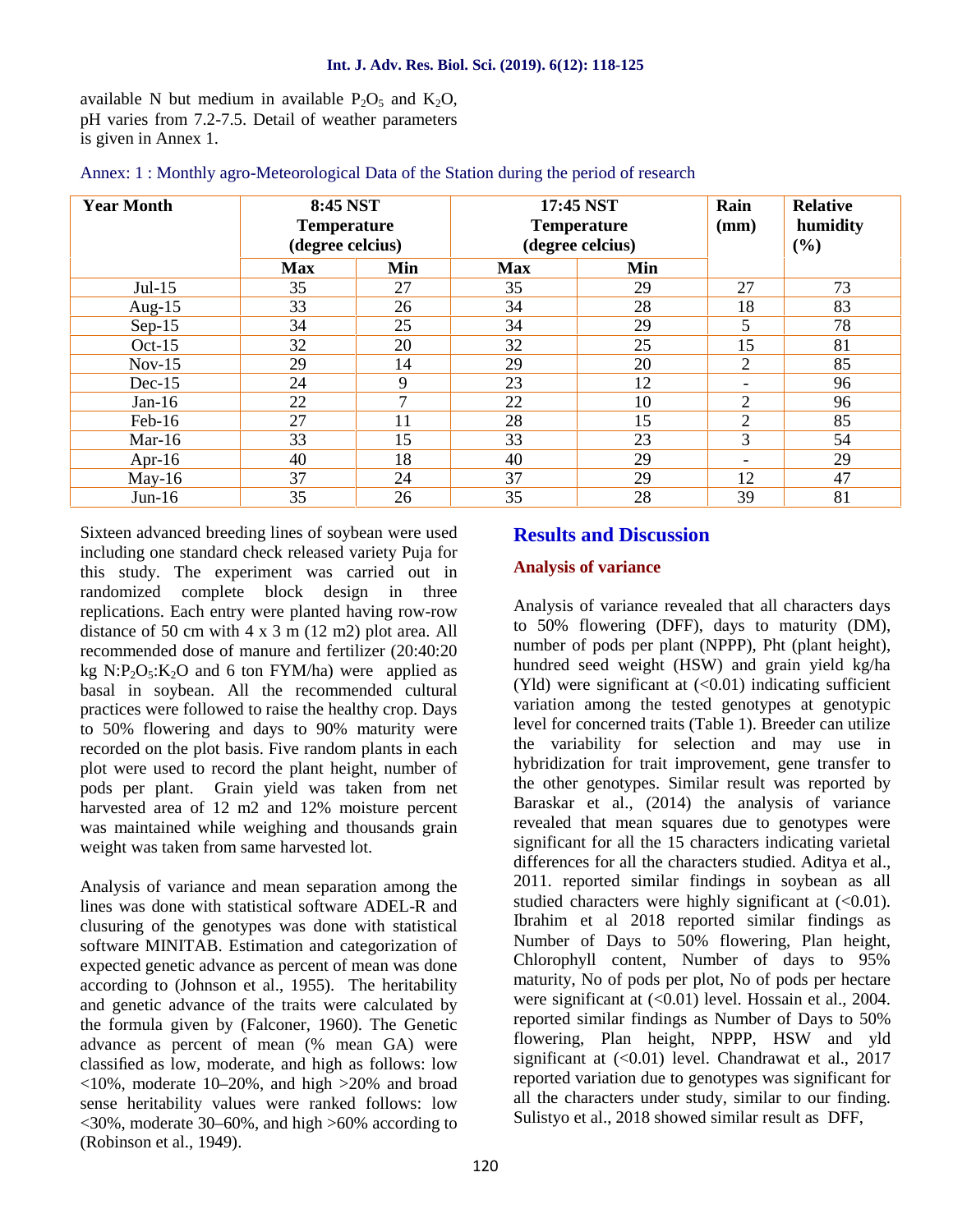DM, Pht, NPPP, HSW and Yld all characters were highly significant differences for genotypic effect. Malek et al., 2014. also reported similar findings. Grain yield resembled highest variability (15.3) followed by number of pods per plant (13.3) followed

by followed by hundred seed weight (6.3) and followed by plant height (5.3). Lowest variability was observed by days to maturity, then days to fifty percent flowering (Table 1).

Table 1. Mean squares, CV and F statistic of different agronomic traits of lentil genotypes tested at mid western terai of Nepal in 2015

| <b>Traits</b> | Rep    | <b>Treat</b> | <b>Error</b> | Fcal | $\mathbf{C}\mathbf{V}$ | <b>P</b> value |
|---------------|--------|--------------|--------------|------|------------------------|----------------|
| <b>DFF</b>    | 1.0    | 85.7         | 2.6          | 32.7 | 3.1                    | $**$           |
| <b>DM</b>     | 2.3    | 58.2         | 3.0          | 19.6 | 1.6                    | $**$           |
| Pht           | 2.1    | 715.3        | 25.3         | 28.2 | 5.3                    | $**$           |
| <b>NPPP</b>   | 73.1   | 1841.3       | 118.7        | 15.5 | 13.3                   | $***$          |
| <b>HSW</b>    | 0.2    | 8.7          | 0.4          | 20.9 | 6.3                    | $**$           |
| Yld           | 3438.5 | 293444.7     | 19799.6      | 14.8 | 15.3                   | $***$          |

Note; DFF: Days to 50% flowering, DM: Days to 90% maturity, NPPP: Number of pods per plant, Pht: Plant height (cm), HSW: Hundred seed wt (gm) and Yld: Grain yield (kg/ha)

#### **Mean Separation**

Separation of mean values of quantitative traits are given in Table 2. It was observed that standard check puja were earlier for days to 50% flowering (44 days) and genotype AGS-371 was earlier for maturity (106 days) followed by puja (106.3 days). While genotype G-4508 was late for both days to flowering (64.7 days) and AGS-87-4 was late for days to maturity (120 days). Obtained mean value of flowering and maturity were 51.5 and 110.4 days respectively. Genotypes

SBO115, TGX-311-23D, Puja and TGX1485-ID were high yielder with more number of pods 1520.7, 1315, 1321 and 1275.7 kg/ha, and 123.7, 109.7, 100.7 and 91 numbers respectively (Table 2). Genotypes Puja and IARS87-1 were with high hundred seed weight (13.2 and 12.5 gm), breeder can use these genotypes for respective traits for genetic improvement. Obtained mean value for grain yield, number of pods per plant and hundred seed weight were 918 kg/ha, 81.9 and 10.2 gm respectively.

Table 2. Mean separation of different agronomic traits of 16 soybean genotypes tested at mid western terai of Nepal in 2015

| <b>TN</b>      | <b>Genotypes</b> | <b>DFF</b>             | <b>DM</b>                    | Pht                            | <b>NPPP</b>          | <b>HSW</b>           | Yld                    |
|----------------|------------------|------------------------|------------------------------|--------------------------------|----------------------|----------------------|------------------------|
| $\mathbf{1}$   | <b>SBO115</b>    | 55.0 $^{bc}$           | 106.0 <sup>e</sup>           | $111.3 \text{ }^{\text{bc}}$   | 123.7 <sup>a</sup>   | 8.6 <sup>h</sup>     | 1520.7 <sup>a</sup>    |
| 2              | TGX1903-1F       | $53.0$ cdef            | 106.7 <sup>e</sup>           | $81.3$ hi                      | $102.0 \text{ pc}$   | $9.9$ efg            | 1073.3 $^{cd}$         |
| 3              | G-4508           | 64.7 $^{a}$            | $113.0^{bc}$                 | 113.7 <sup>b</sup>             | $113.7^{ab}$         | $9.9$ efg            | $1008.7$ <sup>de</sup> |
| $\overline{4}$ | TGX1485-1D       | $51.7$ <sup>defg</sup> | $111.3$ <sup>cd</sup>        | 98.3 $de$                      | 91.0 <sup>cd</sup>   | $10.8$ cde           | $1275.7$ <sup>bc</sup> |
| 5              | G-1871           | 55.7 bc                | $108.7$ <sup>de</sup>        | $104.0$ <sup>cd</sup>          | 91.0 <sup>cd</sup>   | $10.0$ ef            | $950.3$ <sup>def</sup> |
| 6              | <b>SBO 122</b>   | $50.7$ efg             | $108.7$ <sup>de</sup>        | 93.0 $\mathrm{e}^{\mathrm{f}}$ | 52.3 $\frac{fg}{g}$  | $9.5$ fgh            | 529.7 $^{\rm hi}$      |
| $\tau$         | G-1873           | 49.7 $\rm^{gh}$        | 114.7 <sup>b</sup>           | $91.3$ efg                     | 48.7 $8$             | $11.9^{bc}$          | $766.3$ fg             |
| 8              | TGX-311-23D      | 53.3 $\text{cde}$      | 107.7 <sup>e</sup>           | $108.0^{bc}$                   | $109.7^{ab}$         | 8.7 <sup>h</sup>     | 1315.0 $^{ab}$         |
| 9              | <b>IARS87-1</b>  | 47.0 $^{\rm hi}$       | 115.7 <sup>b</sup>           | $78.0^{\text{ i}}$             | 47.7 $8$             | $12.5$ <sup>ab</sup> | 624.3 $\rm ghi$        |
| 10             | Puja             | $44.0^{\text{ j}}$     | $106.3^{\circ}$              | $83.7$ ghi                     | 100.7 <sup>bc</sup>  | 13.2 <sup>a</sup>    | $1321.0^{ab}$          |
| 11             | AGS-371          | 50.3 ${^{fg}}$         | $106.0^{\circ}$              | $87.0$ fgh                     | 87.3 $^{cd}$         | $6.5^{\rm i}$        | $783.0$ efg            |
| 12             | AGS-376          | 49.7 $\rm^{gh}$        | $113.7 \text{ }^{\text{bc}}$ | 96.3 <sup>de</sup>             | $73.0$ <sup>de</sup> | 11.6 <sup>bcd</sup>  | $759.3$ fgh            |
| 13             | <b>KAVRE</b>     | 57.0 $^{\rm b}$        | 107.0 <sup>e</sup>           | 131.0 <sup>a</sup>             | 80.0 <sup>de</sup>   | $8.9$ sh             | $966.0$ <sup>def</sup> |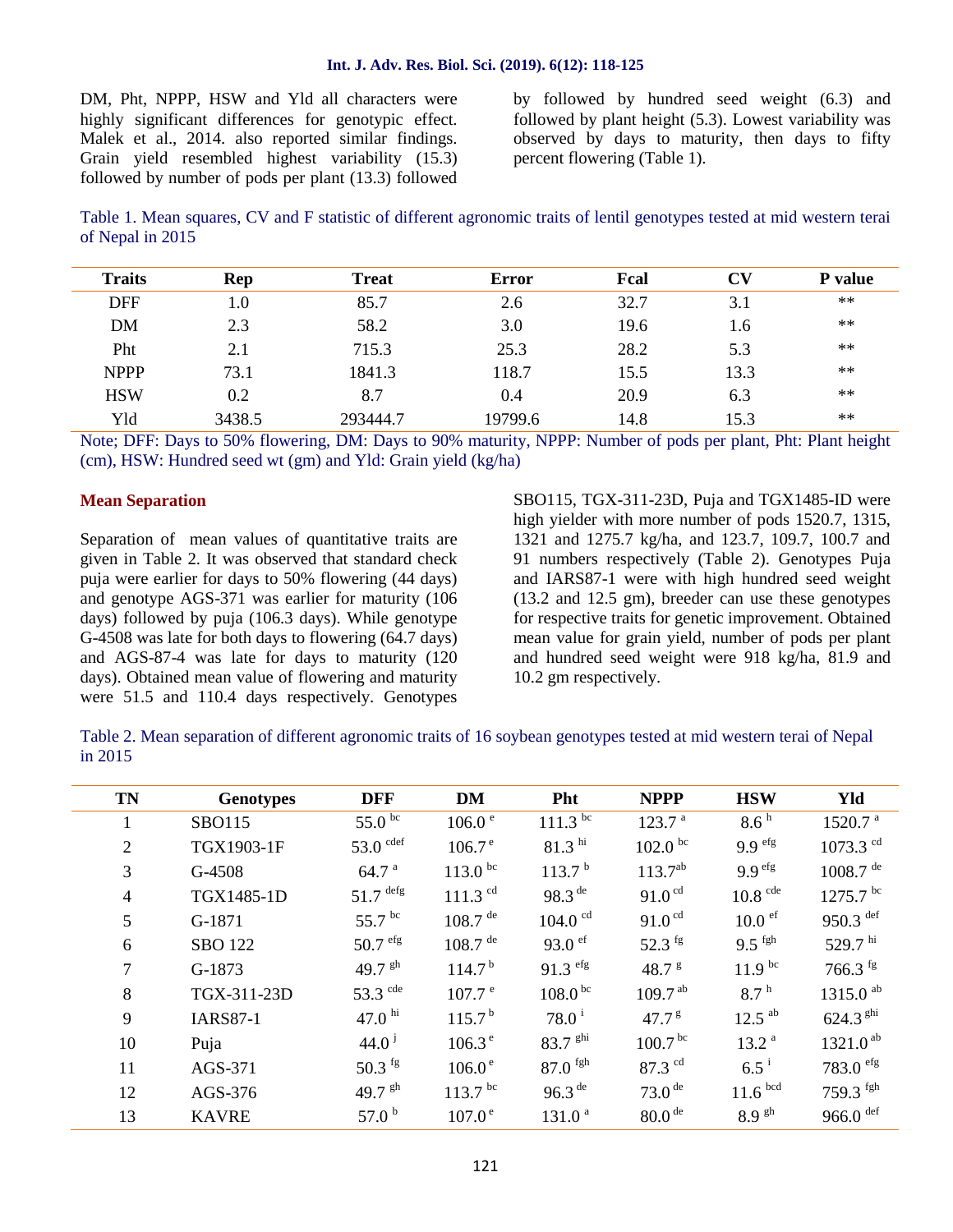| 14             | $AGS-87-4$ | 54.0 $\degree$ <sup>cd</sup> | 120.0 <sup>a</sup> | 98.3 $de$      | $75.7$ <sup>de</sup> | $9.5$ fgh             | 652.7 $\rm ^{ghi}$  |
|----------------|------------|------------------------------|--------------------|----------------|----------------------|-----------------------|---------------------|
| 15             | LS77-16-16 | $44.3$ ij                    | 106.0 <sup>e</sup> | $76.0^{\rm i}$ | $68.0$ ef            | $10.5$ <sup>def</sup> | $625.7$ ghi         |
| 16             | PI94159    | $44.7^{\text{ij}}$           | 115.0 <sup>b</sup> | $76.3^{\rm i}$ | 46.3 $8$             | 11.9 <sup>b</sup>     | $516.7^{\text{ i}}$ |
| <b>Mean</b>    |            | 51.5                         | 110.4              | 95.5           | 81.9                 | 10.2                  | 918.0               |
| <b>Std MSE</b> |            | 1.6                          | 1.7                | 5.0            | <b>10.9</b>          | 0.6                   | 140.711             |
| LSD(5%)        |            | 2.7                          | 2.9                | 8.4            | 18.2                 | 1.1                   | 234.637             |
| Min            |            | 44.0                         | 106.0              | 76.0           | 46.3                 | 6.5                   | 516.7               |
| <b>Max</b>     |            | 64.7                         | 120.0              | 131.0          | 123.7                | 13.2                  | 1520.7              |

#### **Int. J. Adv. Res. Biol. Sci. (2019). 6(12): 118-125**

Note; DFF: Days to 50% flowering, DM: Days to 90% maturity, NPPP: Number of pods per plant, Pht: Plant height (cm), HSW: Hundred seed wt (gm) and Yld: Grain yield (kg/ha)

#### **Heritability, coefficients of variation and genetic advance**

The genotypic, phenotypic variances, broad sense heritability and genetic advance for all the traits are given in Table 3. The observed phenotypic coefficient variance (PCV) was higher than the genotypic coefficient of variance (GCV) for all six quantitative traits indicating role of environment for the expression of characters. Higher the differences between the GCV and PCV higher the role of environment for character expression. Chandrawat et al., 2017 reported PCV was higher than GCV for all the studied characters in support to our finding. Our result resembled higher role of environment for number of pods per plant and grain yield.

The high broad sense heritability coupled with high expected genetic advance as percent of mean was observed for the traits, number of pods per plant (83 and 60.3), grain yield (82 and 67.8) hundred seed weight (87 and 33.4), plant height (90 and 32.7) and days to flowering (91 and 21) percentage respectively (Table 3). These characters can be considered as favorable attributes for the improvement through selection and this may be due to additive gene action could be improved upon by adapting selection without progeny testing. High heritability and low expected genetic advance as percent of mean was obtained in days to maturity 86 and 8 percentage respectively. This trait may be governed by additive and non additive gene action and selection for improvement may be difficult. Baraskar et al., (2014) reported similar findings, the magnitudes of genetic advance were observed to be high  $(> 20\%)$  for number of clusters per plant, plant height, seed yield per plant, number of primary branches per plant, biological yield per plant and number of pods per plant. Besufikad (2018) reported high heritability coupled with high genetic advance as percent of mean for DFF (99.16 and 47%), Pht (99.26 and 58.48), NPPP (97.66 and 53.29%), HSW (91.86 and 37.48%) and Yld (64.66 and 67%), he also reported high heritability and low genetic advance as percent of mean for DM (99.4 and 15.28%) which was in full support to our findings in soybean. Ibrahim et al 2018 also reported high heritability for DFF, Pht, DM, and NPPP. Hossain et al., 2004. reported high heritability and high genetic advance as percent of mean for Number of Days to 50% flowering, Plan height, NPPP, HSW and yld which was in full support to our findings. Chandrawat et al., 2017 reported high heritability coupled with high genetic advance as percent of mean for Pht (90.9 and 44%), NPPP (91.71 and 67.05), HSW (83.85 and 29.08%), and Yld (85.88 and 37.77%), he also reported high heritability and low genetic advance as percent of mean for DM (61.78 and 5.51%) which was in full support to our findings in soybean. His reporting have only one contradict that medium genetic advance as percent of mean for DFF. Sulistyo et al., 2018 reported similar findings as high heritability for DFF, DM, Pht, NPPP, HSW and Yld in soybean. Malek et al., 2014. also reported similar findings.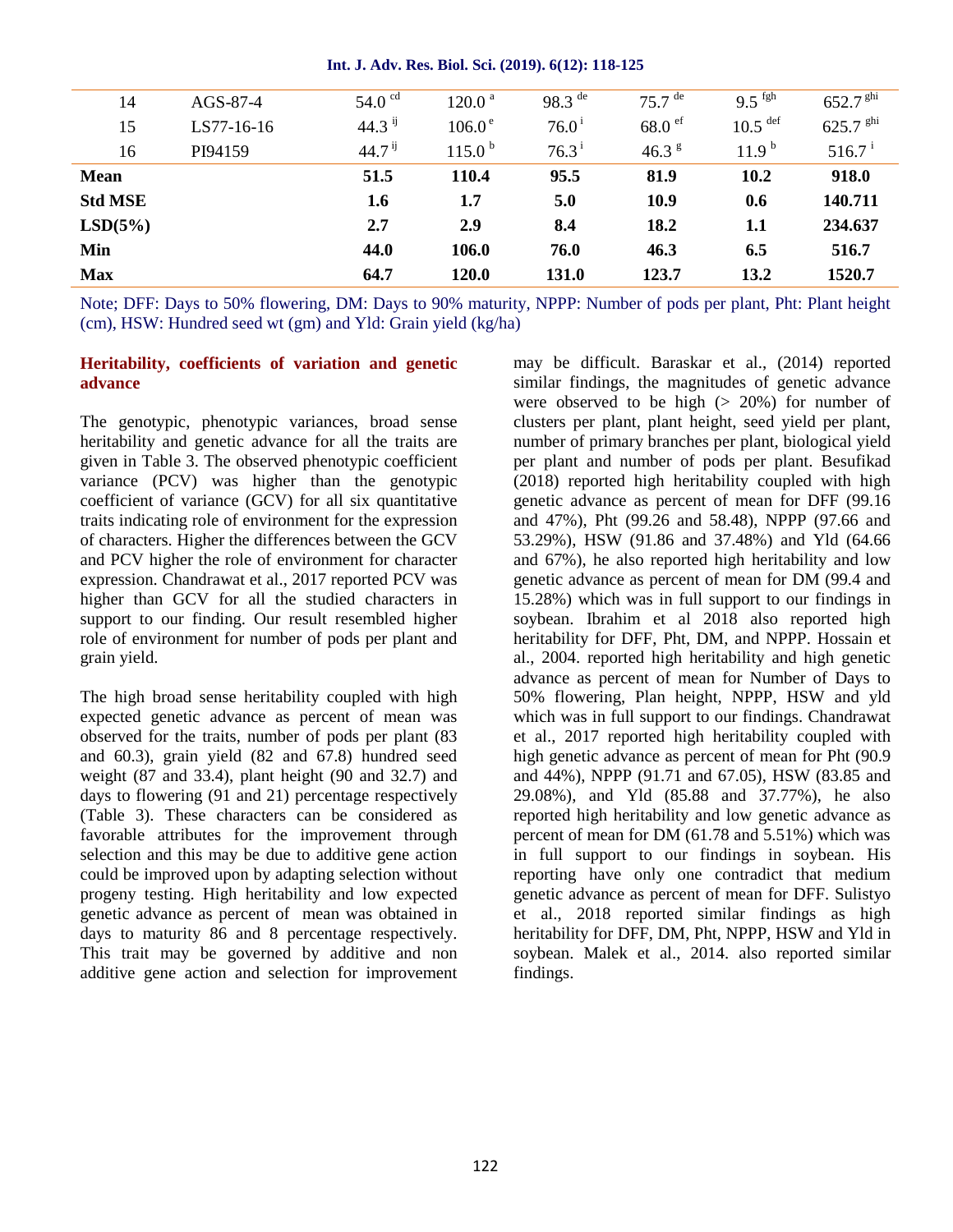| Int. J. Adv. Res. Biol. Sci. (2019). 6(12): 118-125 |  |  |
|-----------------------------------------------------|--|--|
|-----------------------------------------------------|--|--|

| <b>Traits</b> | Mean  | <b>Std</b> | Vg      | Vв       | H    | GCV  | <b>PCV</b> | GA    | %mean GA |
|---------------|-------|------------|---------|----------|------|------|------------|-------|----------|
| <b>DFF</b>    | 51.5  | 5.4        | 27.7    | 30.3     | 0.91 | 10.2 | 10.7       | 10.8  | 21.0     |
| <b>DM</b>     | 110.4 | 4.5        | 18.4    | 21.4     | 0.86 | 3.9  | 4.2        | 8.8   | 8.0      |
| Pht           | 95.5  | 15.6       | 230.0   | 255.3    | 0.90 | 15.9 | 16.7       | 31.2  | 32.7     |
| <b>NPPP</b>   | 81.9  | 25.8       | 574.2   | 692.9    | 0.83 | 29.3 | 32.1       | 49.4  | 60.3     |
| <b>HSW</b>    | 10.2  |            | 2.8     | 3.2      | 0.87 | 16.2 | 17.4       | 3.4   | 33.4     |
| Yld           | 918.0 | 326.2      | 91215.1 | 111014.6 | 0.82 | 32.9 | 36.3       | 622.2 | 67.8     |

Table 3. Standard deviation, variance, broad sence heritability, PCV, GCV and percent mean genetic advance for quantitative traits of soybean genotypes

Note; DFF: Days to 50% flowering, DM: Days to 90% maturity, NPPP: Number of pods per plant, Pht: Plant height (cm), HSW: Hundred seed wt (gm) and Yld: Grain yield (kg/ha)

#### **Clusturing**

Dendrogram generated based on Unwaited Pair Group Method with Arithmetic Mean (UPGMA) clustering method and Euclidean similarity coefficient among sixteen soybean genotypes is given in table 4 and figure 1. Clusturing was done with UPGMA clustering method with 80% eucdian similarity coefficient and four clustures were generated. Clusture 1 contains single genotype SBO115 which is highest yielder and with maximum number of pods per plant. Breeber can

use earliness and seed weight from the genotypes of this clusture. Clusture II carries 4 genotypes which have slight higher values for grain yield and NPPP than grand centroid. Clusture III represents 3 genotypes including puja which are superior than grand centroid for grain yield, HSW and NPPP. Similarly, clusture IV carries remaining eight genotypes they are inferior grain yield and NPPP. We can select clusture 1 and 3 for large plot demonstration and/or hybridization program.

Table 4. The average of traits for each cluster obtained from UPGMA cluster analysis

| <b>Variables</b> | Cluster1 | Cluster2 | Cluster3 | Cluster4 | <b>Grand Centroid</b> |
|------------------|----------|----------|----------|----------|-----------------------|
| <b>DFF</b>       | 55       | 57.6     | 49.67    | 48.8     | 51.55                 |
| DM               | 106      | 108.85   | 108.43   | 112.475  | 110.406               |
| Pht              | 111.3    | 107.5    | 96.67    | 87.025   | 95.469                |
| <b>NPPP</b>      | 123.7    | 99.175   | 100.47   | 62.375   | 81.925                |
| <b>HSW</b>       | 8.6      | 9.683    | 10.91    | 10.488   | 10.248                |
| Yld              | 1520.7   | 999.575  | 1303.9   | 657.213  | 918.025               |

Note; DFF: Days to 50% flowering, DM: Days to 90% maturity, NPPP: Number of pods per plant, Pht: Plant height (cm), HSW: Hundred seed wt (gm) and Yld: Grain yield (kg/ha)



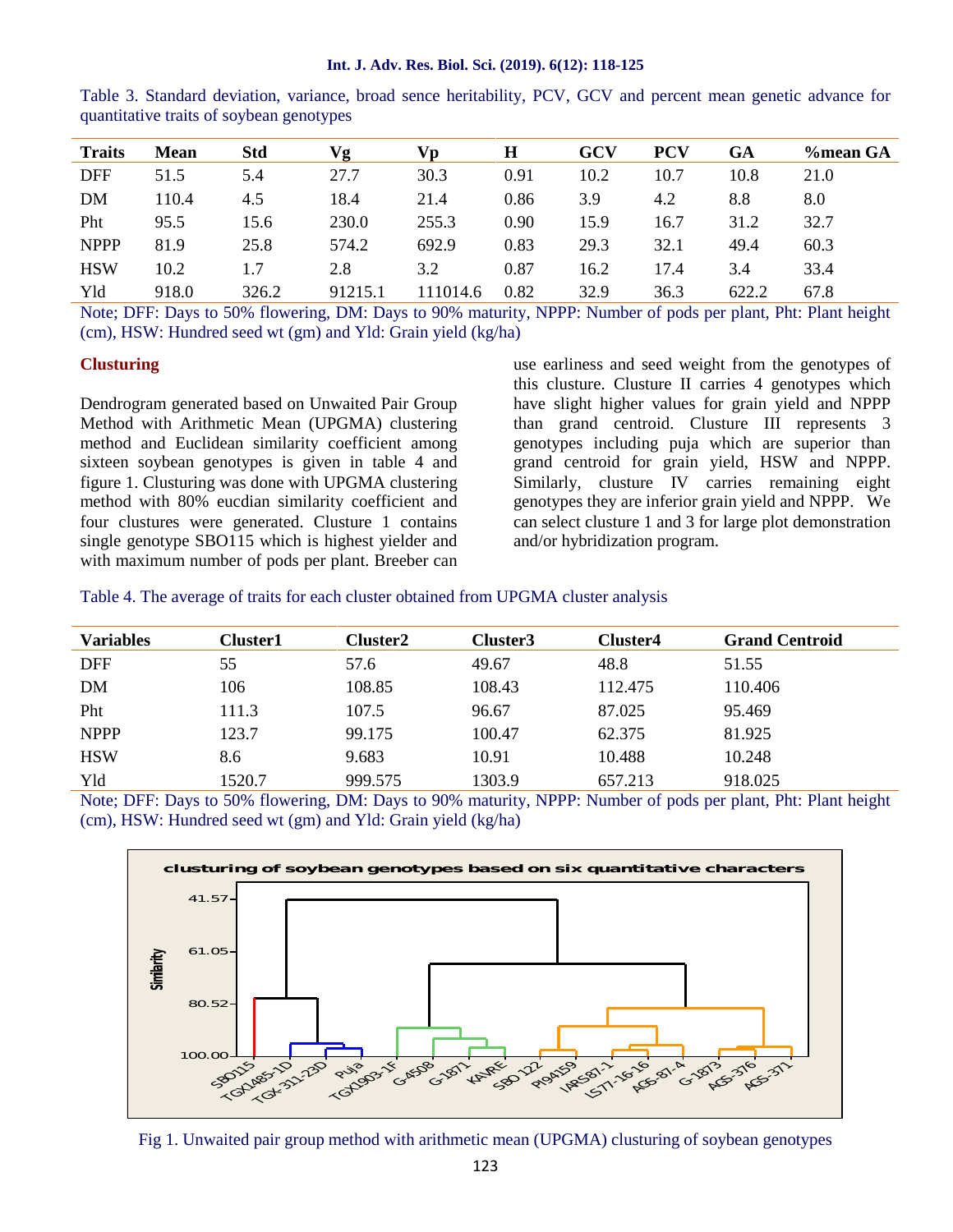## **Conclusion**

Obtained results indicates presence of sufficient genetic variability for the studied traits and soybean genotypes are suitable for breeding purpose. Result resembled high broad sense heritability coupled with high genetic advance for grain yield, number of pods per plant, plant height, hundred grain weight, and days to fifty percent flowering shows these traits maybe governed by additive gene effects and selection of these traits would be more effective for genetic improvement. Mean separation and clusturing showed genotypes SBO115, TGX-311-23D, Puja and TGX1485-ID are superior among the tested genotypes will be selected for further evaluation in advance trial for mid western terai of Nepal. Selection for grain yield improvement should be conducted by simultaneous selection of many traits such as number of pods per plant, and higher grain weight.

## **Acknowledgments**

The authors would like to thank NARC management for managing budget to conduct research. We would like to thank technical assistant staffs of Grain Legumes Research Program (GLRP), Khajura, Banke for their support on conducting experiment on the field.

## **Conflict of Interest**

The authors declare that there is no conflicts of interest regarding publication of this manuscript.

## **Authors contribution**

N. H. Ghimire: Designed and performed experiment, analyzed data and wrote the paper.

R. A. Sah: Performed experiment, data recorded

## **References**

- Aditya, J. P. Bhartiya, P. Bhartiya, A. 2011. Genetic variability, heritability and character association for yield and component characters in soybean (*G. max* (L.) Merrill). Journal of Central European Agriculture, 2011, 12(1), p.27-34 DOI: 10.5513/JCEA01/12.1.877
- Allard, R.W. (1960) Principles of Plant Breeding. John Willey and Sons Inc., New York.
- Baraskar, V. V. Kachhadia, V. H. VachhanI, J. H. Barad, H. R. Patel, M. B. and Darwankar, M. S. (2014). Genetic variability, heritability and genetic advance in soybean [Glycine max (L.) Merrill]. Electronic Journal of Plant Breeding, 5(4): 802-806 (Sep 2014) ISSN 0975-928X.
- Besufikad Enideg Getnet. Genetic Variability, Heritability and Expected Genetic Advance as Indices for Selection in Soybean [*Glycine max* (L.) Merrill] Varieties. American Journal of Life Sciences. Vol. 6, No. 4, 2018, pp. 52-56. doi: 10.11648/j.ajls.20180604.11
- Chandrawat, K. S., Baig, K. S. Hashmi, S. Sarang, D. H. Kumar, A. and Dumai, P. K. Study on Genetic Variability, Heritability and Genetic Advance in Soybean, Int. J. Pure App. Biosci. 5(1): 57-63 (2017). doi: http://dx.doi.org/10.18782/2320- 7051.2592.
- El-Deeb, A. A. and Mohamed, N. A. 1999. Factor and cluster analysis for some quantitative characters in sesame (Sesamum indicum L.). Ann. Conf. ISSR, Cairo Univ. 34.
- Falconer, D. S. 1960. Introduction to Quantitative Genetics. Oliver and Boyd, Edinburgh pp. 365.
- Hartman G. L., E. D. West and T. K. Herman 2011 Crops that feed the world 2. Soybean—worldwide production, use, and constraints caused by pathogens and pests. Food Secur., 3: 5–17
- Hossain, M. A. Naz, S. and Rahman, L. 2004. Genetic Variability, Heritability and Genetic Advance of Yield and Related Traits of Soybean (*Glycine max* L.). J. Bangladesh Agril. Univ. 2(1): 9-14, 2004.
- Ibrahim, A. K., K. D. Dawaki, and Hassan, S. M. 2018. Genetic Variability, Heritability And Correlation Among Soybean [ *Glycine max* . (L.) Merrill] Varieties. Bayero Journal of Pure and Applied Sciences, 11(2): 72 – 80.
- Jaynes, D.B., Kaspar, T. C. Colvin, T. S. and James, D. E. 2003. Cluster analysis of spatiotemporal corn yield patterns in an iowa field. Agron. J. 95. https://doi.org/10.2134/agronj2003.0574
- Johnson, H.W., Robinson, H.F., Comstock, R.E. 1955. Estimation of genetic and environmental variability in soybean. Agron. J. 47: 314-318.
- Kumar, S., Gupta, S. Chandra, S. Singh, B. B. 2004. How wide is the genetic base of pulse crops, In: AliM, Singh B. B, Kumar S, and Dhar V., (eds.), Pulses in New Perspective, ISPRD, Kanpur, India 188-210.
- Malek, M.A. Mohd Y.Rafii, Most. Shahida Sharmin Afroz, Ujjal Kumar Nath, and M.Monjurul Alam Mondal. 2014. Morphological Characterization and Assessment of Genetic Variability, Character